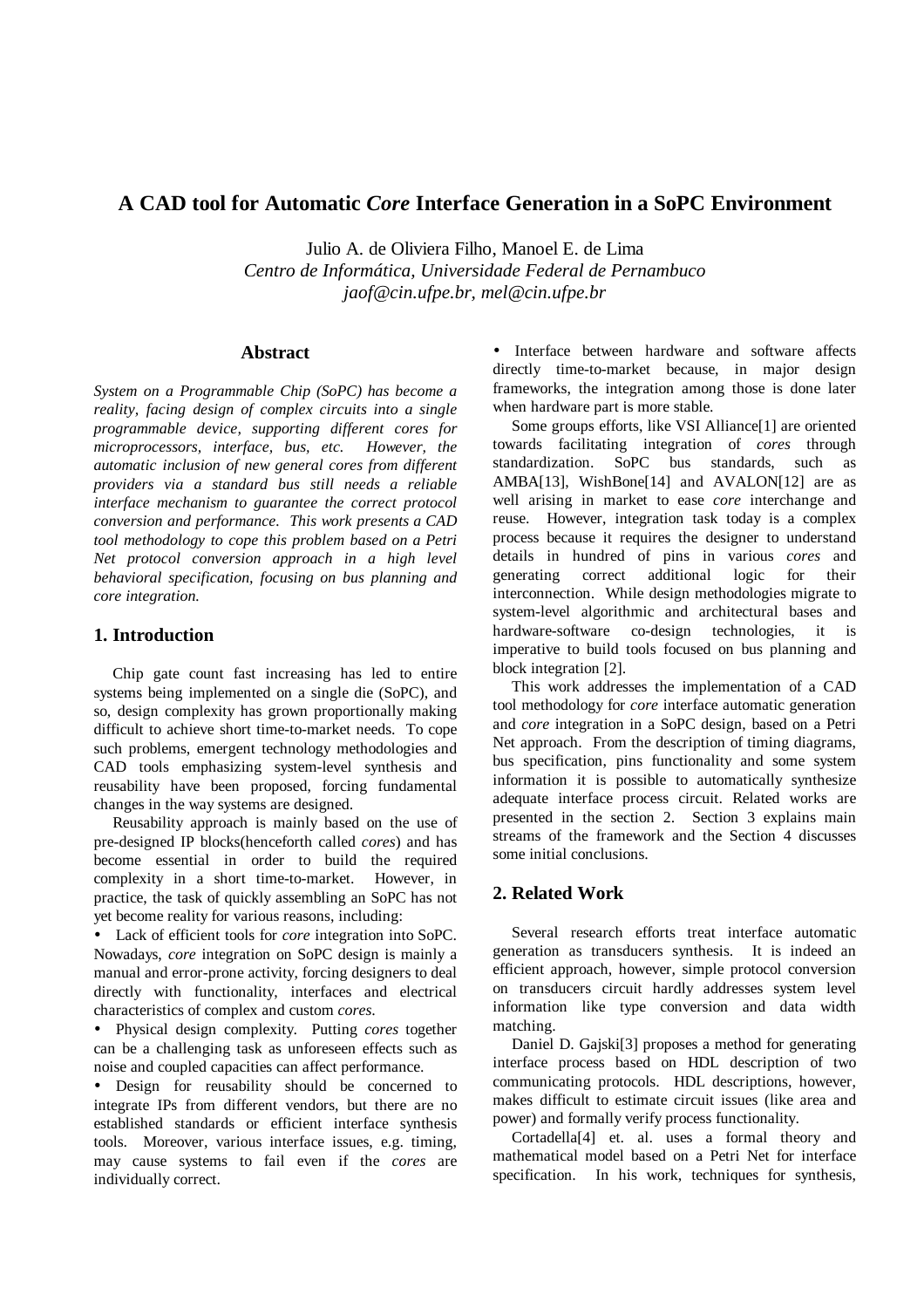analysis and formal verification are being largely studied and can lead interface process generation task through an asynchronous circuit design approach. Bill Lin[5] addresses automatic protocol conversion and Passerone[8] proposes interface process construction through a state machine approach.

Other works analyze *core* integration into system level. Bergamaschi[6] discusses relevant info from system specification that should be available during *core* integration task. The same is extensively discussed by Henry Chang et. al.[2] while proposing a methodology for SoPC design based on reusability and standardization. Both works show how this problem is being addressed in strong market groups like IBM[7] and VSI Alliance[1]. None of these works, however, unify interface automatic generation and system-level information into a *core* integration-driven SoPC design framework.

### **3. CAD Tool Methodology**

*Core* interface protocols are typically documented as some sort of timing diagrams in data sheets and technical manuals. For this reason a slightly different type of timing diagram, called Signal Transition Graph (STG), is used as the input for the proposed CAD tool. This type of annotated timing diagram was introduced by Chu[9] and is equivalent to a free-choice Petri Net model, where transitions represent rising and falling signal edges as well as data assertion/de-assertion. Unlike timing diagrams, STGs may express choice and nondeterminism in a concurrent view. Figure 1 depicts a two phase writing operation described as an STG and its equivalent Petri Net graph. In the figure, data assertion(de-assertion) is represented as *D# (D\*),* a signal name followed by *+(-)* means rising(falling) transition on that signal and the input signals are underlined. After data assertion, a strobe signal is enabled to pulse and data can be de-asserted so forth.



Based on this approach, the Figure 2 shows the CAD tool design flow for interconnecting two different modules interface protocol. In the graphic, the destination module has a two phase protocol interface(2a) while the source one uses a four phase protocol(2b) and so, a direct connection between the two entities is not possible. From system specification the designer can build an STG describing only the necessary communication tasks, as removing unnecessary operations leads to power and area saving. A STG for each communicating module is provided.



The CAD tool accepts STGs as inputs and automatically translate them into Petri Net notations(2c).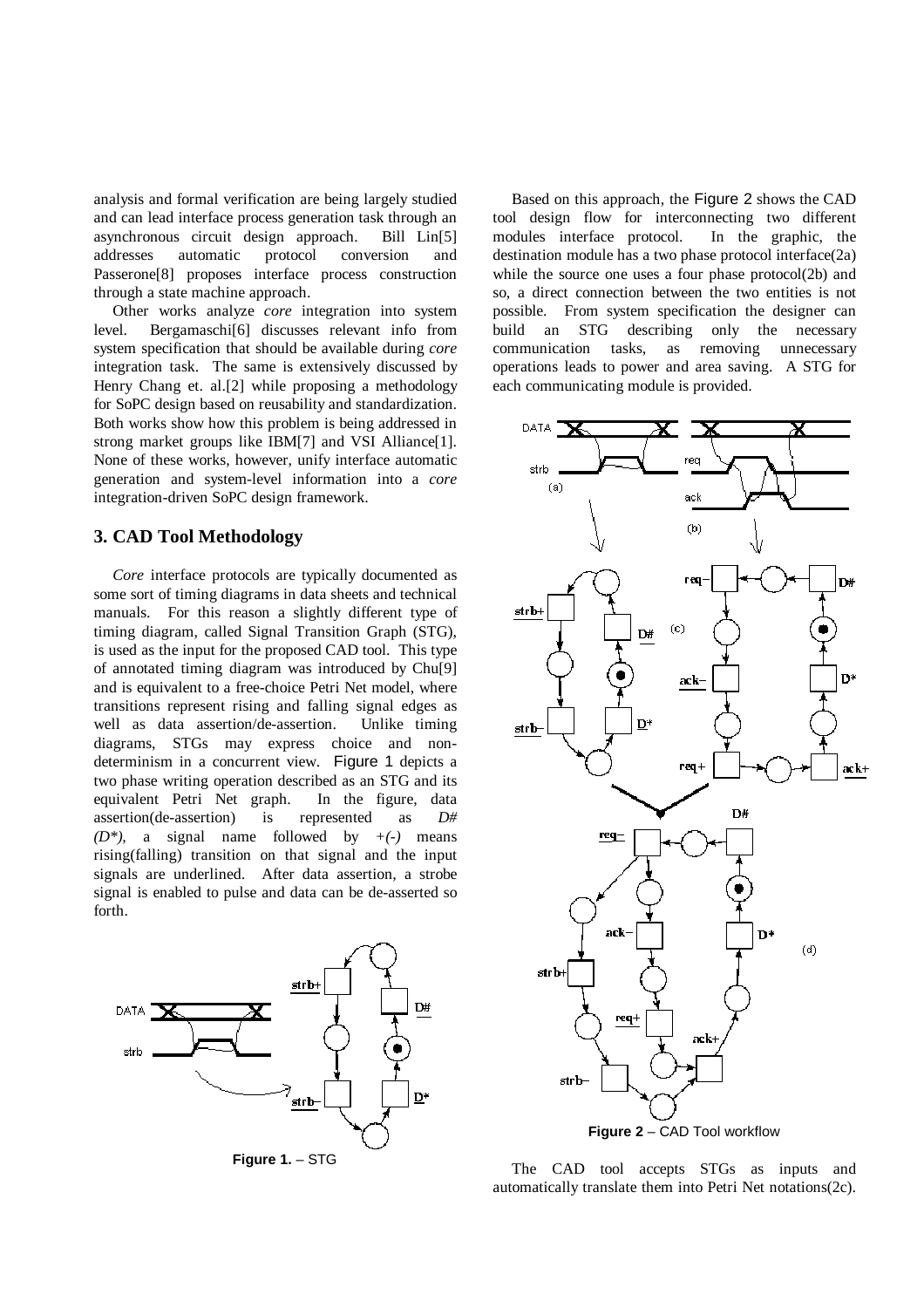The Petri Nets can then be adequately manipulated to systematically introduce information available from highlevel specification. Examples for those information are sequences of data transfers, data ports interconnection, address decoding and data-width mismatches. These aspects are introduced through sequential transformations on Petri Net structure.

Once the Petri Nets describing interface protocols plus system information are ready for both modules, they are joined into one unique net in a two step stage. Initially a each Petri Net of each protocol is mirrored. A mirror operation consists in re-building the same net but making input(output) signals as outputs(inputs). After that, the protocols are then joined through a parallel composition operation[5] between the mirrored nets. The composed single graph represents the interface process between the two communicating modules as depicted in figure (2d). Figure 3 shows a mirror operation example.



**Figure 3 –** MIRROR Operation

The generated Petri Net representation is then preprocessed to ensure that some required properties, such as *boundedness, consistency, persistency and completeness*, are verified. *Boundedness* is used to guarantee a finite state graph for the Petri Nets. *Consistency* is applied to make sure every rising(falling) transition on a signal is alternated. *Completeness* ensures there are no states with the same encoding and different behavior on output, and finally, *persistency* avoids logic hazards during circuit operation. Other properties can be of interest as well, e.g., absence of deadlocks and fairness. These properties are important to garantee an harzard free implementation of the circuit. If the above properties are satisfied, then the specification can be implemented as a *speed-independent* circuit [4].

The resulting Petri Net is then translated into a synthetisizable VHDL. The goal of circuit synthesis from the Petri Net description, is to derive a gate netlist that implements the interface behavior defined by the specification. The VHDL component is generated by attaching structurally the *core* code with the interface process. The new component is then ready for plug-andplay into the system. Figure 4 shows the conversion and synthesis results.



**Figure 4 –** CAD Tool Result

This method can be applied between any two communicating modules using different protocols. In this particular work, we intend to emphasize block integration onto SoPC standard bus architecture, such as AVALON and AMBA, wide spread architectures in processor/peripheral and bus-driven systems.

### **4. Conclusions**

The CAD tool methodology proposal for automatic *core* interface generation is being implemented as a plugin for the Altera´s SOPC Builder[10] in the Quartus II[11] management environment. A real case study is under development. The methodology aims at *core* integration into design by automatic protocol match between *core* and bus in a system level specification. The CAD tool will be able to gather information from the system specification and systematically introduce it into interface process generation based on a Petri Net approach.

#### **5. References**

[1] *VSI Alliance Architecture Document*, Version 1.0, VSI Alliance, 1997.

[2] H. Chang et. al., *Surviving the SoC Revolution – A Guide to Plataform Based Design*, Kluwer Academic Publishers, 1999.

[3] D.D.Gajski and S. Narayan, *Interfacing Incompatible Protocols using Interface Process Generation*, 32nd ACM/IEEE Design Automation Conference, 1995

[4] J.Cortadella, M.Kishinevsky, et. al., *Hardware and Petri Nets: Application to Asynchronous Circuit Design*,